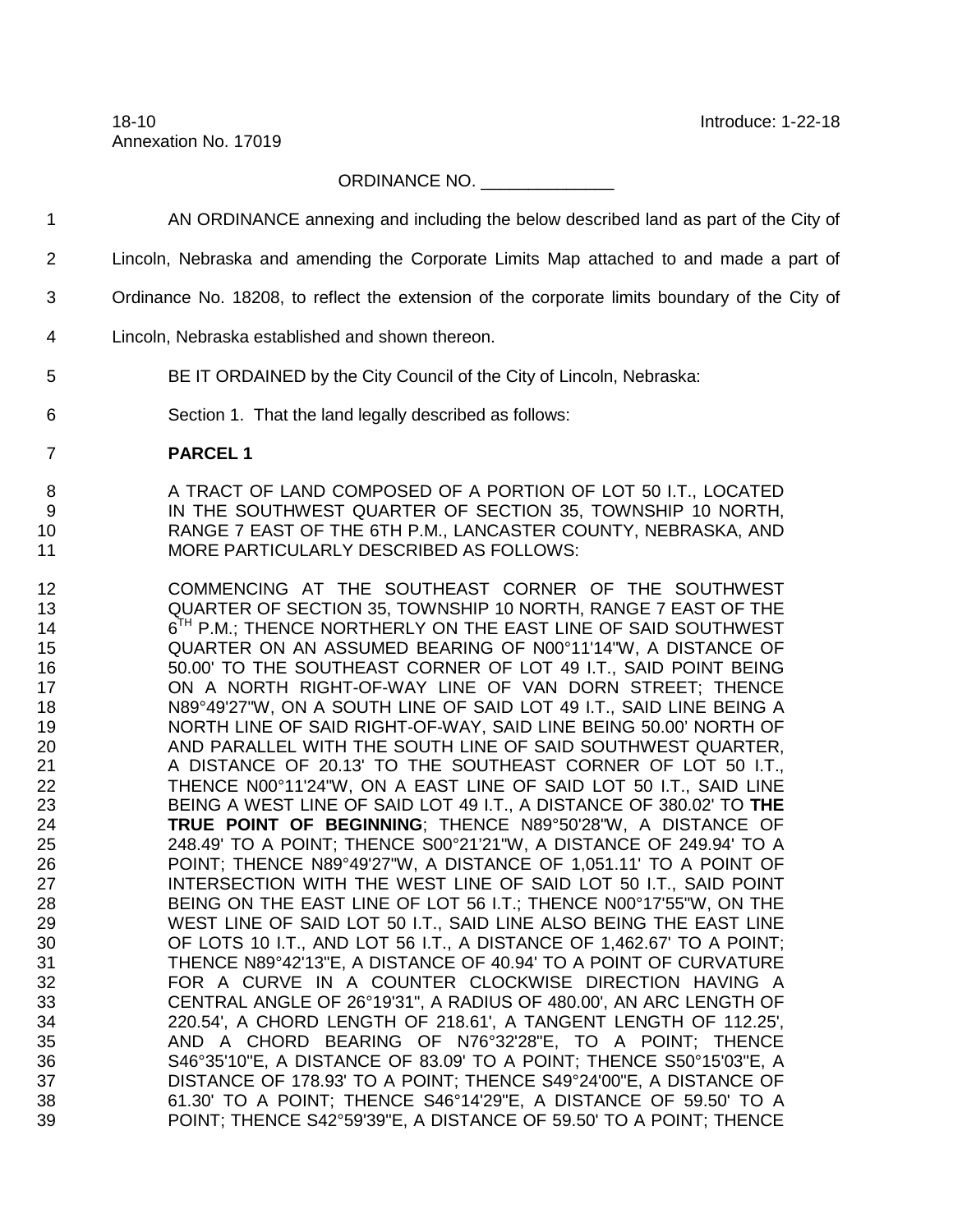S39°44'42"E, A DISTANCE OF 59.76' TO A POINT; THENCE N51°53'27"E, A DISTANCE OF 119.99' TO A POINT OF CURVATURE FOR A NON-TANGENT CURVE IN A COUNTER CLOCKWISE DIRECTION HAVING A CENTRAL ANGLE OF 02°31'18", A RADIUS OF 1,170.00', AN ARC LENGTH OF 51.49', A CHORD LENGTH OF 51.49', A TANGENT LENGTH OF 25.75', AND A CHORD BEARING OF N39°22'12"W TO A POINT; THENCE N49°22'10"E, A DISTANCE OF 60.00' TO A POINT OF CURVATURE FOR A NON-TANGENT CURVE IN A CLOCKWISE DIRECTION HAVING A CENTRAL ANGLE OF 01°23'51", A RADIUS OF 1,230.00', AN ARC LENGTH OF 30.00' , A CHORD LENGTH OF 30.00', A TANGENT LENGTH OF 15.00', AND A CHORD BEARING OF S39°55'55"E TO A POINT; THENCE N43°45'44"E, A DISTANCE OF 108.81' TO A POINT; THENCE N60°48'43"E, A DISTANCE OF 133.13' TO A NORTH CORNER OF SAID LOT 50 I.T., SAID POINT BEING A SOUTH CORNER OF LOT 49 I.T.; THENCE S89°28'04"E, ON A NORTH LINE OF SAID LOT 50 I.T., SAID LINE BEING A SOUTH LINE OF SAID LOT 49 I.T., A DISTANCE OF 367.01' TO AN EAST CORNER OF SAID LOT 50 I.T., SAID POINT BEING A SOUTH CORNER OF SAID LOT 49 I.T.; THENCE S00°11'24"E, ON A EAST LINE OF SAID LOT 50 I.T., SAID LINE BEING A WEST LINE OF SAID LOT 49 I.T., A DISTANCE OF 1,195.73' TO THE POINT OF BEGINNING, SAID TRACT CONTAINS A CALCULATED AREA 1,759,591.197 SQUARE FEET OR 40.39 21 ACRES, MORE OR LESS;

**TOGETHER WITH THE FOLLOWING:**

## **PARCEL 2**

24 A TRACT OF LAND COMPOSED OF PORTION OF LOT 51 I.T., LOCATED IN THE SOUTHWEST QUARTER OF SECTION 35, TOWNSHIP 10 NORTH, RANGE 7 EAST OF THE 6TH P.M., LANCASTER COUNTY, NEBRASKA, AND MORE PARTICULARLY DESCRIBED AS FOLLOWS:

 COMMENCING AT THE SOUTHWEST CORNER OF THE SOUTHEAST QUARTER OF SECTION 35, TOWNSHIP 10 NORTH, RANGE 7 EAST OF THE 30 6<sup>TH</sup> P.M.; THENCE NORTHERLY ON THE WEST LINE OF SAID SOUTHEAST QUARTER, ON AN ASSUMED BEARING OF N00°11'14"W, A DISTANCE OF 50.00' TO THE SOUTHWEST CORNER OF LOT 51 I.T., SAID POINT BEING THE SOUTHEAST CORNER OF LOT 49 I.T., SAID POINT ALSO BEING ON THE NORTH RIGHT-OF-WAY LINE OF VAN DORN STREET, SAID POINT BEING THE TRUE POINT OF BEGINNING; THENCE CONTINUING N00°11'14"W ON SAID LINE, A DISTANCE OF 1,575.75' TO A POINT; THENCE N89°48'39"E, A DISTANCE OF 391.27' TO A POINT; THENCE S48°41'46"E, A DISTANCE OF 50.73' TO A POINT; THENCE S53°18'05"E, A DISTANCE OF 56.95' TO A POINT; THENCE S57°48'46"E, A DISTANCE OF 48.60' TO A POINT; THENCE S59°44'46"E, A DISTANCE OF 141.21' TO A POINT; THENCE S46°46'45"E, A DISTANCE OF 86.29' TO A POINT OF CURVATURE FOR A NON-TANGENT CURVE IN A COUNTER CLOCKWISE DIRECTION HAVING A CENTRAL ANGLE OF 02°05'47", A RADIUS OF 820.00', AN ARC LENGTH OF 30.00', A CHORD LENGTH OF 30.00', A TANGENT LENGTH OF 15.00', AND A CHORD BEARING OF N42°10'22"E TO A POINT; THENCE S48°52'32"E, A DISTANCE OF 60.00' TO A POINT OF CURVATURE FOR A NON-TANGENT CURVE IN A CLOCKWISE DIRECTION HAVING A CENTRAL ANGLE OF 05°16'46", A RADIUS OF 880.00', AN ARC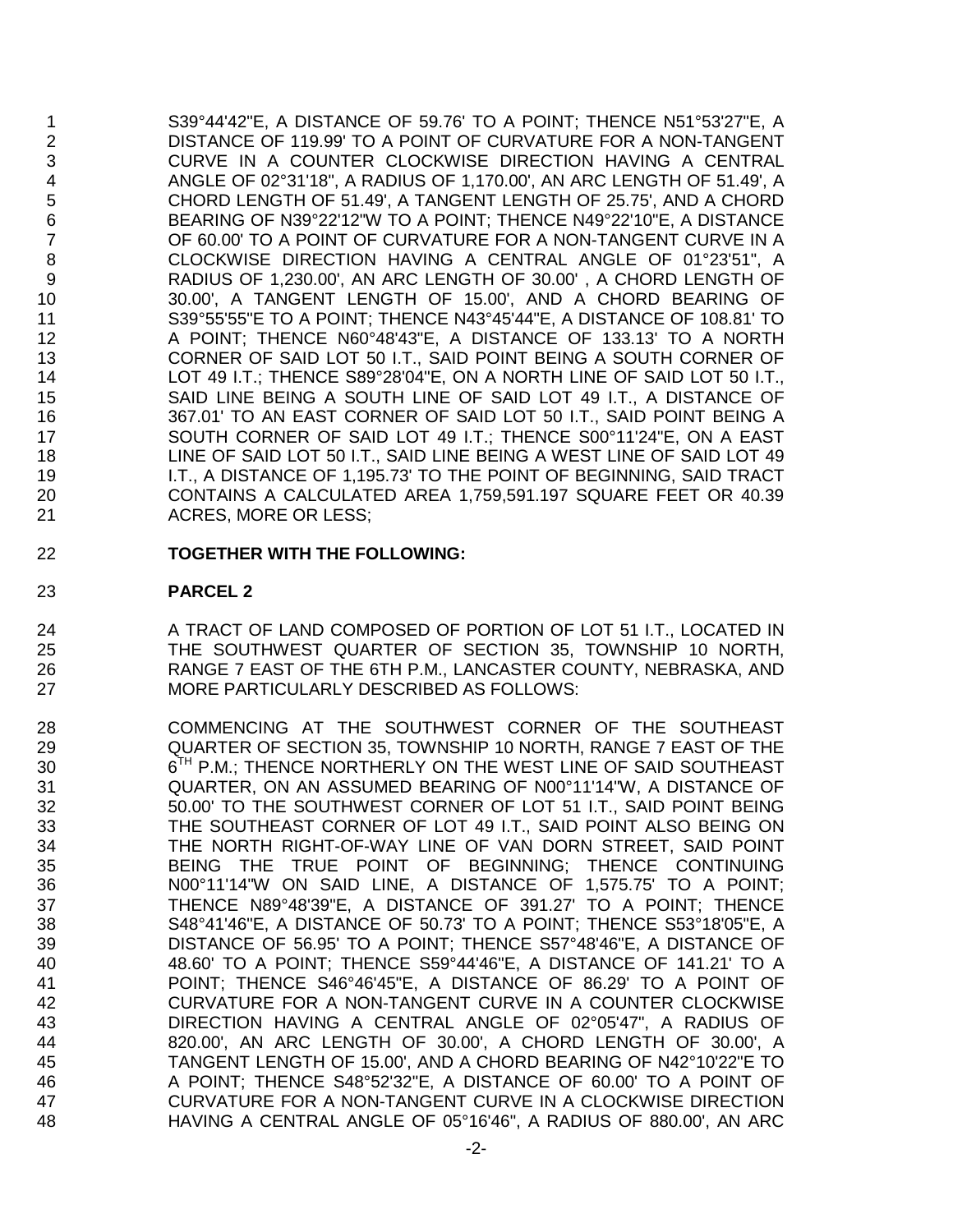1 LENGTH OF 81.08', A CHORD LENGTH OF 81.06', A TANGENT LENGTH OF 2<br>2 40.57', AND A CHORD BEARING OF S43°45'51"W TO A POINT: THENCE 40.57', AND A CHORD BEARING OF S43°45'51"W TO A POINT; THENCE S43°35'46"E, A DISTANCE OF 125.00' TO A POINT; THENCE S27°59'15"E, A DISTANCE OF 355.67' TO A POINT; THENCE S33°56'02"E, A DISTANCE OF 180.34' TO A POINT OF INTERSECTION WITH AN EAST LINE OF SAID LOT 6 51 I.T., SAID POINT BEING ON THE WEST LINE OF LOT 48 I.T.; THENCE 7<br>The Soo°12'26"E, ON THE EAST LINE OF SAID LOT 51 I.T., SAID LINE BEING S00°12'26"E, ON THE EAST LINE OF SAID LOT 51 I.T., SAID LINE BEING 8 THE WEST LINE OF LOT 48 I.T., OF 726.67' TO THE SOUTHEAST CORNER<br>9 OF SAID LOT 51 I.T.. SAID POINT BEING THE SOUTHWEST CORNER OF 9 OF SAID LOT 51 I.T., SAID POINT BEING THE SOUTHWEST CORNER OF SAID LOT 48 I.T., SAID POINT BEING ON THE NORTH RIGHT-OF-WAY LINE 10 SAID LOT 48 I.T., SAID POINT BEING ON THE NORTH RIGHT-OF-WAY LINE<br>11 OF VAN DORN STREET. SAID POINT BEING 50.00' NORTH OF THE SOUTH OF VAN DORN STREET, SAID POINT BEING 50.00' NORTH OF THE SOUTH LINE OF SAID SOUTHEAST QUARTER; THENCE N89°49'24"W, ON THE SOUTH LINE OF SAID LOT 51 I.T., SAID LINE BEING THE NORTH LINE OF SAID RIGHT-OF-WAY, SAID LINE ALSO BEING 50.00' NORTH OF AND PARALLEL WITH THE SOUTH LINE OF SAID SOUTHEAST QUARTER, A DISTANCE OF 1,061.56' TO THE POINT OF BEGINNING, SAID TRACT CONTAINS A CALCULATED AREA 1,443,774.62 SQUARE FEET OR 33.14 ACRES, MORE OR LESS, ALONG WITH THE ADJACENT VAN DORN STREET RIGHT OF WAY;

be and they hereby are annexed and included within the corporate limits of the City of Lincoln,

- Nebraska and are hereby made a part of the City of Lincoln, Nebraska for all purposes.
- Section 2. That the "Corporate Limits Map" attached to and made a part of Ordinance
- No. 18208, be and it is hereby amended to reflect the above extension of the corporate limits
- boundary of the City of Lincoln. Said map amendment is shown on Attachment "A" which is
- attached hereto and made a part hereof by reference.
- Section 3. That, pursuant to the Lincoln City Charter Article IV, Section 2a; Neb. Rev.
- Stat. § 15-247 (Reissue 2012); and Neb. Rev. Stat. § 32-553 et seq. (Reissue 2016), the land
- annexed above shall be assigned to City Council District #2.
- Section 4. This ordinance shall be published, within fifteen days after the passage hereof, in one issue of a daily or weekly newspaper of general circulation in the City, or posted on the official bulletin board of the City, located on the wall across from the City Clerk's office at 555 S. 10<sup>th</sup> Street, in lieu and in place of the foregoing newspaper publication with notice of passage and such posting to be given by publication one time in the official newspaper by the City Clerk. This ordinance shall take effect and be in force from and after its passage and